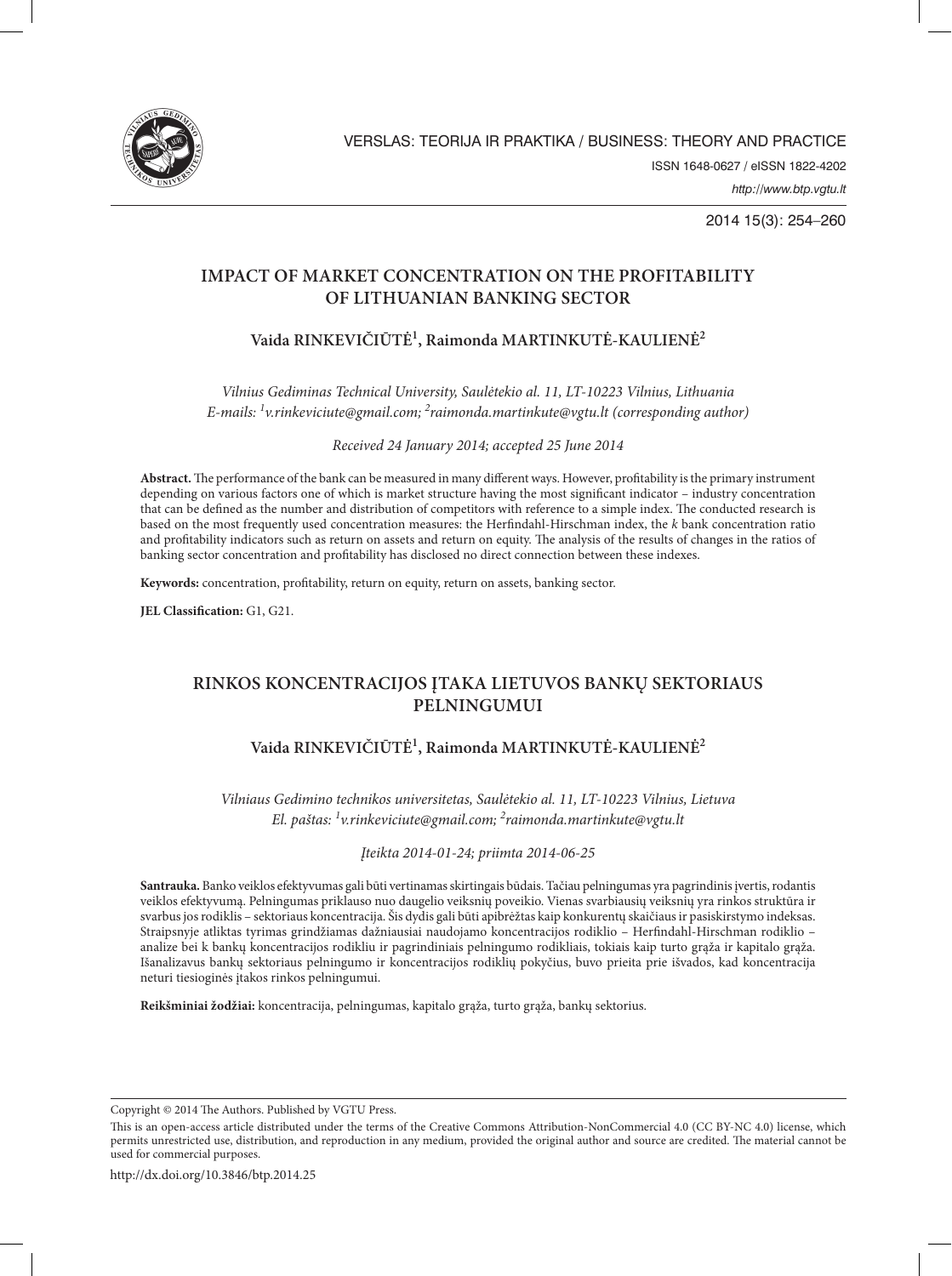#### **Introduction**

Profitability refers to the ability to earn profit. It is the primary measure of the overall success of business reflecting the final result of business operations. Profit affects the operating efficiency of a firm and shareholder return (Aggarwal 2013). Thus, the task of management is to maximize profit, as this makes business to be efficient and profitable.

The profitability of a bank depends on various factors, including both the operational and balance sheet items of the bank. There are also various outer factors that can influence the performance of a bank. Concentration – the degree of competition or monopoly – is one of those. Concentration ratios are used primarily for indicating monopoly power in affecting price-output strategy to maximize profit. Concentration ratios can also capture the structural features of the market, and therefore are often used in structural models explaining competitive performance in banking industry as a result of the market structure.

Lithuanian financial sector is integrated into the financial system of the European Union. According to the Central Bank of Lithuania, the share of foreign-owned banks increased to 90% in terms of total assets following the bankruptcy of the largest domestic bank "Snoras" in late 2011. At the moment, the banking sector is quite concentrated, with the five largest institutions accounting for almost 90% of its total assets.

The purpose of research is to estimate the influence of market concentration on the profitability of Lithuanian banking sector for the period 2007–2013. Hence, the following points will be discussed:

- 1. The theoretical background of bank profitability and market concentration.
- 2. The ratios of profitability and the level of industry concentration of Lithuanian financial sector for the period 2007–2013.
- 3. The influence of concentration on the performance of banks in Lithuania.

**Research methodology.** Research on concentration in Lithuanian banking sector is based on the most frequently used concentration measures: the Herfindahl-Hirschman index and the k bank concentration ratio. The analysis of the profitability of the banking sector refers to two used profitability indicators: return on assets (ROA) and return on equity (ROE).

#### **1. Profitability in the banking sector**

One of the major economic considerations of the 21<sup>st</sup> century are the maintenance of a profitable banking system. The main sources of bank profit originate from transaction fees on financial services and interest spread on resources that are held in trust for clients who, in turn, pay interest on the asset (Petersen, Schoeman 2008).

Profitability is one of the major criteria for evaluating the performance of a bank (Alrabei 2013). The profitability of the bank is influenced by its environment. Different factors make an impact on the bank internally and externally.

The determinants of bank profitability are usually divided into internal and external factors. The made studies demonstrate that some part was specific while another had a considered panel of countries for reviewing the determinants of profitability. Overall, these studies propose that the determinants of profitability for a bank can be divided into two groups: internal and external factors (Gul *et al.* 2011).

The economics of banking literature acknowledges various determinants of bank profitability. These include the size of the bank the extent to which the bank is diversified, the attitude of the bank owners and managers towards risk, the characteristics of the bank ownership and the level of external competition the bank encounters (Goddard *et al.* 2004). Liquidity, bank size or capital adequacy could be named as the examples of internal factors. However, external factors such as competition in the country, inflation or government regulation influence bank profitability almost equally as inside variables.

Bank profitability is expected to increase, as its portfolio of loans grows in relation to other more secure assets (such as government securities) thus taking into account the known relationship between risk and return. Despite the higher operating costs of holding a large portfolio of loans, bank profitability should increase with a higher ratio of loans to assets as long as interest rates on loans are liberalized and the bank applies mark-up pricing. This greater relative proportion of loans in the portfolio of the bank is usually coupled with greater liquidity risk arising from the inability of banks to accommodate a decrease in liability or to fund an increase in the asset side of the balance sheet; consequently, a bank holding a low proportion of liquid assets is more likely to earn high profits (Trujillo-Ponce 2012).

Profitability ratios provide a concise and systematic way to organize the enormous quantity of data contained in financial statements into a framework that creates meaningful information. Financial managers use ratios to benchmark the performance of their firms against that of their competitors and set goals for future performance. Financial advisers use ratios to identify underpriced or overpriced stocks and make recommendations to investors (Burns *et al.* 2008).

As a measure of profitability in the banking sector it has become standard practice that the ratios of return on assets (ROA) and return on equity (ROE) are used (Davcev, Hourvouliades 2009). Financial ratios are employed for several important purposes. Two basic application forms of financial ratios, including normative and positive, are accepted. Normative uses include measuring the ratios of a firm to a standard such as another company or to an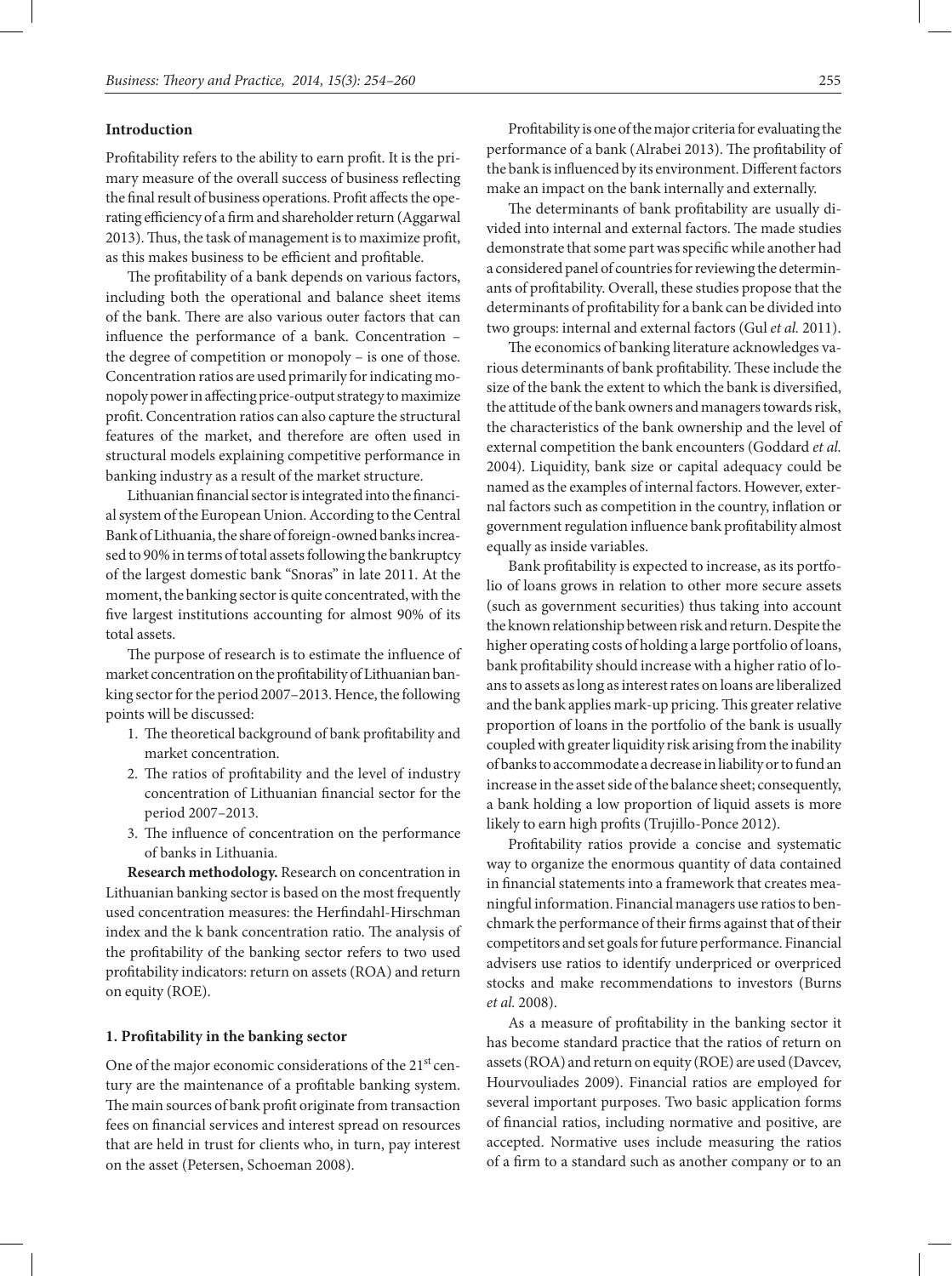industry average. Positive uses include the estimation of financial variables such as profit margins, returns, leverage and stock prices (Berrios 2013).

Ratios generally involve a mathematical proportion of X/Y that allows control established by analysts in two ways. First of all, this is ratio control over the size of financial information. Because of this characteristic, the current ratios of different firms can be compared even if the current assets and/or current liabilities of these firms are not comparable. The second way is ratio control over industry factors. Industries often have unique characteristics that are seen if the financial ratios of the firm are compared to the industry average (Jewell, Mankin 2011).

**Return on equity.** Return on equity (ROE) is total accounting net income after taxes/average common equity (Daruvala *et al.* 2012) not only determines profitability but also reflects the extent of the effectiveness of the management use of shareholders' investments (Muda *et al.* 2013). ROE is calculated by dividing net profit by owner's equity (using data obtained from the financial statements of entities). These returns are then ranked in two clusters. In spite of imperfections such as the failure of this indicator to consider the cost of capital this is a commonly used indicator of returns to stockholders. It allows for a reasonable approximation of the return potential created in a limited time period. It also allows for comparisons that are harder to make with other indicators of return (Frezatti 2007).

Although ROA provides useful information about bank profitability, this is not what the owners of the bank take care of in the majority of cases. They are more concerned about how much the bank earns on their equity investment measured by return on equity – ROE showing how much the bank has earned in comparison with the capital of share-holders (Davcev, Hourvouliades 2009). Investors can compare the ROA and ROE of the bank to those of other banks to see how it performed relatively to other banks. (Boshkoska 2013).

**Return on assets.** Return on assets (ROA) is a ratio between net profit and total assets. This ratio is also known as return on total assets or return on investment and measures the profitability of the invested capital in the bank or the efficiency of asset management (Monea 2011). ROA measures the ability of the firm's management to generate profits on its portfolio of assets (Lee 2012).

ROA is a broad measure that indicates how efficiently a bank uses its resources by specifying profit generated per unit of assets. ROE may be decomposed into ROA multiplied by the leverage (total assets/total equity) of the bank. Therefore, ROA captures profitability before leverage, and as we use core capital, this measure also has a risk-adjustment factor. However, the use of ROA is impaired by the increasing importance of derivatives and other o-balancesheet items that have reduced the relevance of total assets

(Rumler, Waschiczek 2012). ROA indicates how much net income is generated per monetary unit of assets. The higher is this ratio, the more profitable is the bank (Monea 2011).

Profitability seems to have been positively affected by bank size, operating efficiency and asset management. Return on assets and return on equity are named as dependent variables, and, considering internal and external factors, as independent variables. A significant positive association has been found with return on equity and the level of bank concentration, interest rates and government ownership (Gul *et al.* 2011).

Increasing concentration in banking markets should not be restricted by antitrust or regulatory measures. There is a positive relationship between size and profitability – higher funds can easily meet their rigid capitals so that they can have extra funds for giving loans to borrowers and thereby increase their profits and earning levels. There is also a positive and direct relationship between capital and the profit of banks. It implies that a more efficient bank should have higher profits since it is able to maximize on its net interest income. Negative relationship can be found between credit risk and profitability – greater risk is linked with loans. Higher level of loan loss supplies creates a trouble at the profit-maximizing strength of a bank. There is also a negative relationship between stock market capitalization and bank profitability, which means that equity and bank financing act as substitutes rather than complements. In case of industry-specific factors, the structure-conduct-performance premise point out that growing market power enhances the profitability (income) of banks (Gul *et al.* 2011).

The relationship between market structure and bank profitability could have policy implications relevant to the current crisis in the subsequent period. If the evidence suggests it is a concentrated structure that raises bank profitability, as opposed to higher profitability being the result of efficiency or scale effects, then, this might be interpreted as pointing to a greater focus on competition policy and other regulatory interventions to reduce bank concentration (Tregenna 2009).

If this relationship exists, it would be clearer what measures should be taken and what conditions should be tied to public assistance in order to restore the profitability of the financial sector.

#### **2. Concentration in the banking sector**

Each market is made of three elements like performance, conduct and structure. Interaction manners between these elements determine market structure that is important to the relationship between producers and consumers and determines pricing nature and competition in the market. Structural variables are differential products, concentration and entry conditions. Producer concentration is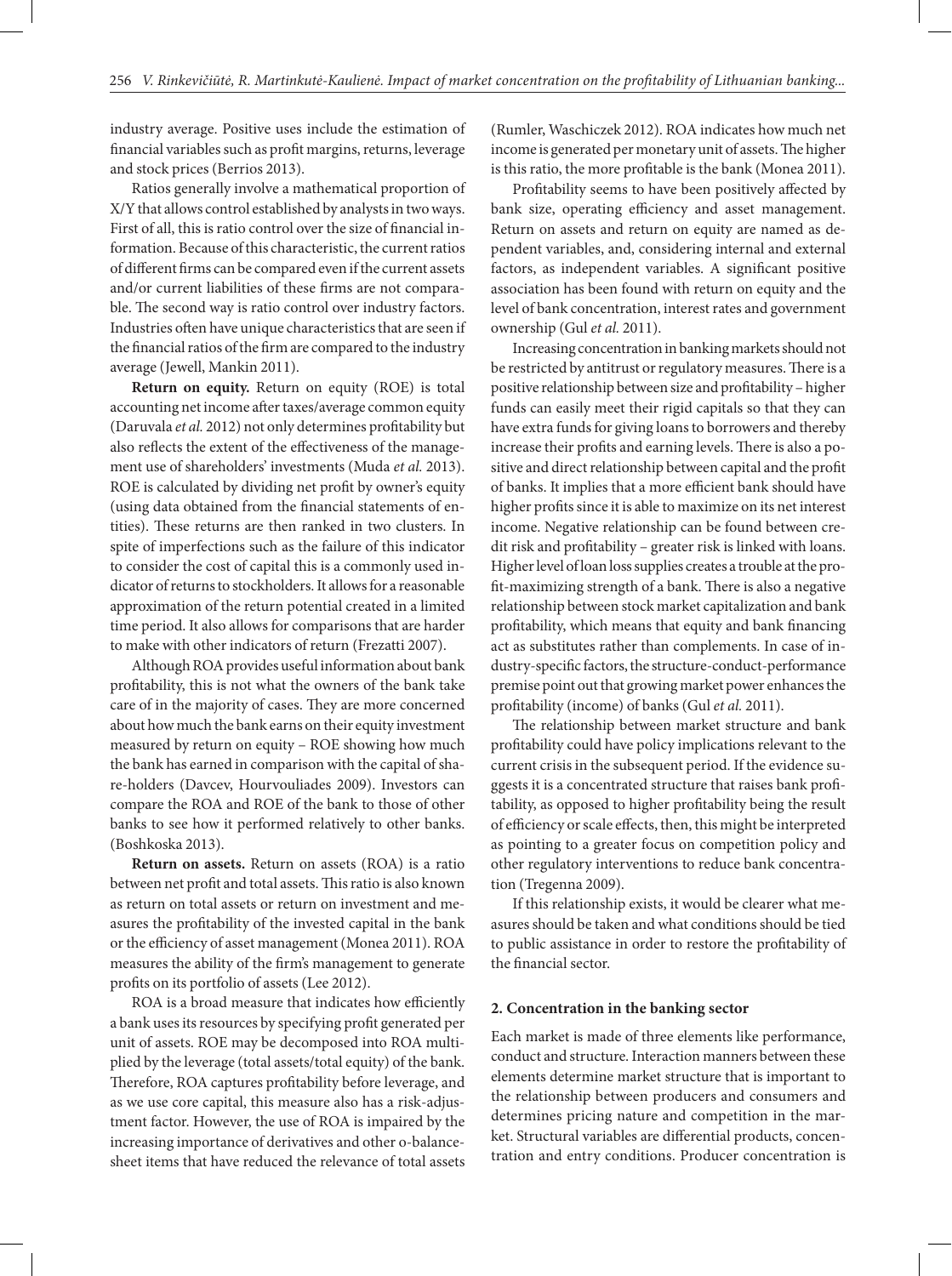determined in terms of sale, value added, assets and employment. The degree of differential products of rival firms influences producers' competition and their performance. Economic performance is a collection of results and impacts that come from economic activities. The purchase and sale of the good and service market and the distance between price and marginal cost are certain dimensions of the performance of the firms. If the distance between the price and marginal cost is huge, economic activity will be more profitable (Behname 2012).

Concentration in banking industry means the concentration of funds in a small number of large and major banks. Being developed by the same laws as the concentration of industry, it inevitably leads to monopoly (Staroselskaja 2011). It is a situation when major banks, which play a decisive role, in one or another way, prevail in smaller banks. During competition, many smaller banks go bankrupt and simply cease to exist. Other smaller banks formally retain their independence, in fact, obeying the power of the larger ones (Bikker, Haaf 2002).

The concentration of bank capital is primarily based on the centralization of production: large industrial companies usually put and keep their available cash capitals in large banks, which strengthens their positions and contributes to the displacement of small banks. The concentration of bank capital leads to the competition in banking industry where large banks have a decisive advantage over smaller ones (Staroselskaja 2011) the majority of which are included in the sphere of influence of big banks and eventually lose its independence thus becoming the prime offices or branches of the larger ones. Ideally, the evaluation of competitive conditions and the degree of concentration in banking industry should begin by rigorously defining the market under consideration. The relevant market consists of all suppliers of a particular banking service, including actual or potential competitors, and has product dimension and a geographical dimension. The product definition of a market is based on the equality of products as regards their ability to fulfil specific consumer needs (Bikker, Haaf 2002).

First of all, investors prefer putting their money into larger, more solid and stable rather than into smaller banks that often fail. Second, large banks, in comparison with smaller ones, serve their customers in a wide branch network attracting contributions from various localities. Third, large banks are far superior in organizational and technical terms (Staroselskaja 2011).

Some studies have also examined the effects of bank concentration and competition on the stability of the national financial system. These studies often involve international comparisons and go beyond the implications for risks as concerns individual banks discussed above. Predictions about the economic theory for the role of bank size and national concentration are mixed. According to

the "concentration-stability" view, a concentrated banking system with a few large institutions is more stable because the banks may be more profitable, better diversified and easier to monitor, and therefore more resilient to shocks. In contrast, the "concentration-fragility" view predicts less stability from high concentration and a few large institutions because these institutions may be likely to take on more risk due to implicit "too big to fail" policies or preferences with regard to the risk-expected return trade-off discussed above (Berger *et al.* 2004).

**Concentration ratios.** The concept of industrial concentration has been extensively treated and lively debated in economic literature. Despite many different approaches to its measurement, a general agreement on the constituting elements of concentration measures, i.e. the number of banks and the distribution of bank sizes in a given market, prevails (see Table 1) (Bikker, Groeneveld 2000).

Simplicity and limited data requirements make the k bank concentration ratio one of the most frequently used measures for concentration in empirical literature, which is

|       | Table 1. Concentration ratios (Source: Bikker, Groeneveld |  |  |
|-------|-----------------------------------------------------------|--|--|
| 2000) |                                                           |  |  |

| Ratio                                                       | Ratio range               | Ratio form                                                                             |
|-------------------------------------------------------------|---------------------------|----------------------------------------------------------------------------------------|
| The <i>k</i> bank con-<br>centration ratio                  | $0 < CR_k = 1$            | $CR_k = \sum_{i=1}^{k} S_i$                                                            |
| The Herfindahl-<br>Hirschman Index                          | $\frac{1}{-} = HHI = 1$   | $HHI = C_H = \sum_i S_i^2$                                                             |
| The Hall-Tide-<br>man Index                                 | $0 < HTI = 1$             | $HTI = 1/(2\sum_{i}^{n} i * s_i - 1)$                                                  |
| The Rosenbluth<br>Index                                     | $0 < RI = 1$              | $RI = 1/(2C)$                                                                          |
| The comprehen-<br>sive industrial<br>concentration<br>index | $0 < CCI = 1$             | $CCI = S_i + \sum_{i=2}^{n} S_i^2 * (1 + (1 - S_i))$                                   |
| The Hannah and<br>Kay Index                                 | $\frac{1}{S_1} = HKI = n$ | $HKI = \left(\sum_{i=1}^{n} S_i^a\right)^{\frac{1}{1-a}}, \sum_{i=1}^{a>0, a\neq 1}$   |
| The U Index                                                 | $\frac{1}{n} = U = 8$     | $U=\left(\sum_{i=1}^n S_i\cdot\left(S_i*\frac{a-1}{a}\right)\right)^n$                 |
| The Hause Indices                                           | $0 < H_m = 1$             | $H_m(a, \{S_i\}) =$<br>$\sum_{i=1}^{n} S_i^{2-\left(S_i \cdot (HHI - S_i^2)\right)^a}$ |
| <b>Entropy Measure</b>                                      | $0 = E = \log n$          | $E = -\sum_{i=1}^{n} S_i * log_2 S_i$                                                  |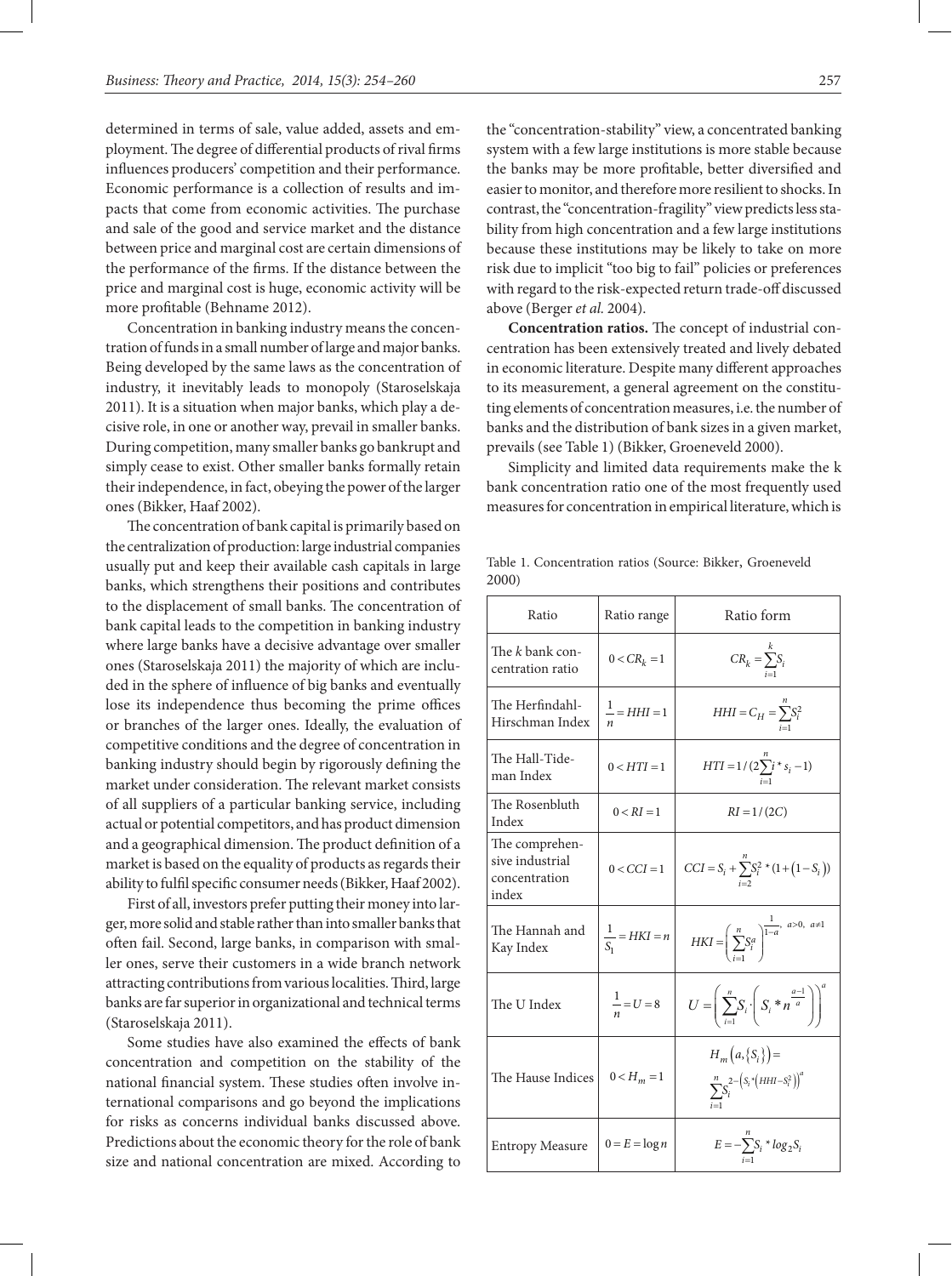summing only over the market shares of the largest banks in the market and giving equal emphasis to k leading banks but neglecting many small banks in the market. There is no rule for determining the value of k, so that the number of the banks included in the concentration index is a rather arbitrary decision.

The concentration ratio may be considered as one point on the concentration curve and is a one-dimensional measure ranging between zero and unity. The index approaches zero for an infinite number of equally sized banks (given that k chosen for calculating the concentration ratio is relatively small as compared to the total number of banks) and equals unity if the banks included in the calculation of the concentration ratio make up the entire industry (Bikker, Haaf 2002).

The Herfindahl-Hirschman Index (HHI) is the most widely used summary measure for concentration in theoretical literature and often serves as a benchmark for evaluating other concentration indices. In the United States, the HHI plays a significant role in the enforcement process of antitrust laws in banking. An application for the merger of two banks will be approved without further investigation if the basic guidelines for the evaluation of concentration in deposit markets are satisfied. Those guidelines imply that the post-merger market HHI does not exceed 0.18, and that an increase in the index from the pre-merger situation is less than 0.02. It is also often called the full-information index because it captures the features of the entire distribution of bank sizes. The Herfindahl-Hirschman Index shows the importance of larger banks by assigning them a greater weight than smaller banks and incorporates each bank individually, so that arbitrary cut-offs and insensitivity to share distribution are avoided. The HHI index ranges between 1/n and 1 and reaches its lowest value, the reciprocal of the number of banks, when all banks in the market are of equal size and reach unity in the case of monopoly (Bikker, Haaf 2002).

### **3. Measurement of concentration in Lithuanian banking sector**

Research on concentration in Lithuanian banking sector is based on the most frequently used concentration measures – the Herfindahl-Hirschman index and the k bank concentration ratio. To compute the ratio of three leading banks in Lithuanian financial sector, criteria for total assets were used.

Research data on this analysis have been taken from the annual reports made by the Central Bank of Lithuania and

with reference to statistics suggested by the Association of Lithuanian Banks.

As shown in Table 2, return on assets and return on equity ratios decreased significantly in 2009 due to a financial crisis. In 2010, an increase started, and in 2011, the ratios were positive again. A change in the return on equity of the banking sector in 2012 was negative, as the reflecting ROE indicator nearly halved to 8.7 percent. According to the Financial Stability Review of the Central Bank of Lithuania, the greatest contributor to this negative change in return on equity was a decline of profit margin; also, the decreased ratio of bank assets to shareholders' equity (financial leverage) was quite detrimental. This ratio was falling due to both a moderate decrease in bank assets and a tangible increase in shareholders' equity. The ratio of the level is rather low for the banking sector; therefore, in the long run, banks will likely have to look for additional sources of profit enhancement.

Figure 1 shows that concentration in Lithuanian banking sector increased in 2011–2012. At the end of 2011, the bankruptcy case of bank "Snoras" was started, and one of three largest banks in Lithuania banks increased its assets significantly, as it had to pay out deposits using the infrastructure of "Snoras". Three largest banks (CR3) had around 69% of the market. Increased concentration is also shown by the HHI index (Figure 2). The same reason influenced an increase in concentration in 2013, because another Lithuanian bank, which is "Ukio bankas", bankrupted. The market part of three largest banks increased to 72%; however, the last bankruptcy had a much less significant impact than the first one. CR1 ratio shows the part of Lithuanian banking industry the largest bank has in terms of total assets.

 Within the past two years, these two developments have counterweighted the expansion of smaller banks and branches of foreign banks in Lithuania and caused a relatively significant increase in concentration. In 2013, the Herfindahl-Hirschman index reached 2.08 points.

The pictures above also show the relationship between concentration and profitability in Lithuanian finance sector. Although it seems that whenever concentration decreases and return on assets as well as return on equity go down, we are not able to state this dependence exists. In 2009, concentration in the banking sector remained almost the same as the year before; however, profitability dropped down dramatically due to the financial crisis. In 2010, profitability increased by almost 50%, and concentration even decreased by 0.1 point. This shows that a higher degree of concentration does not cause higher profitability.

Table 2. Profitability indicators of Lithuanian banking sector (Source: Central Bank of Lithuania)

|            | 2007        | 2008  | 2009     | 2010    | 2011  | 2012 | 2013  |
|------------|-------------|-------|----------|---------|-------|------|-------|
| <b>ROE</b> | 25.93       | 13.54 | $-48.42$ | $-4.72$ | 15.23 | 8.71 | 11.01 |
| <b>ROA</b> | 71<br>1./ T | 1.01  | $-4.23$  | $-0.34$ | 1.38  | 0.99 | 1.02  |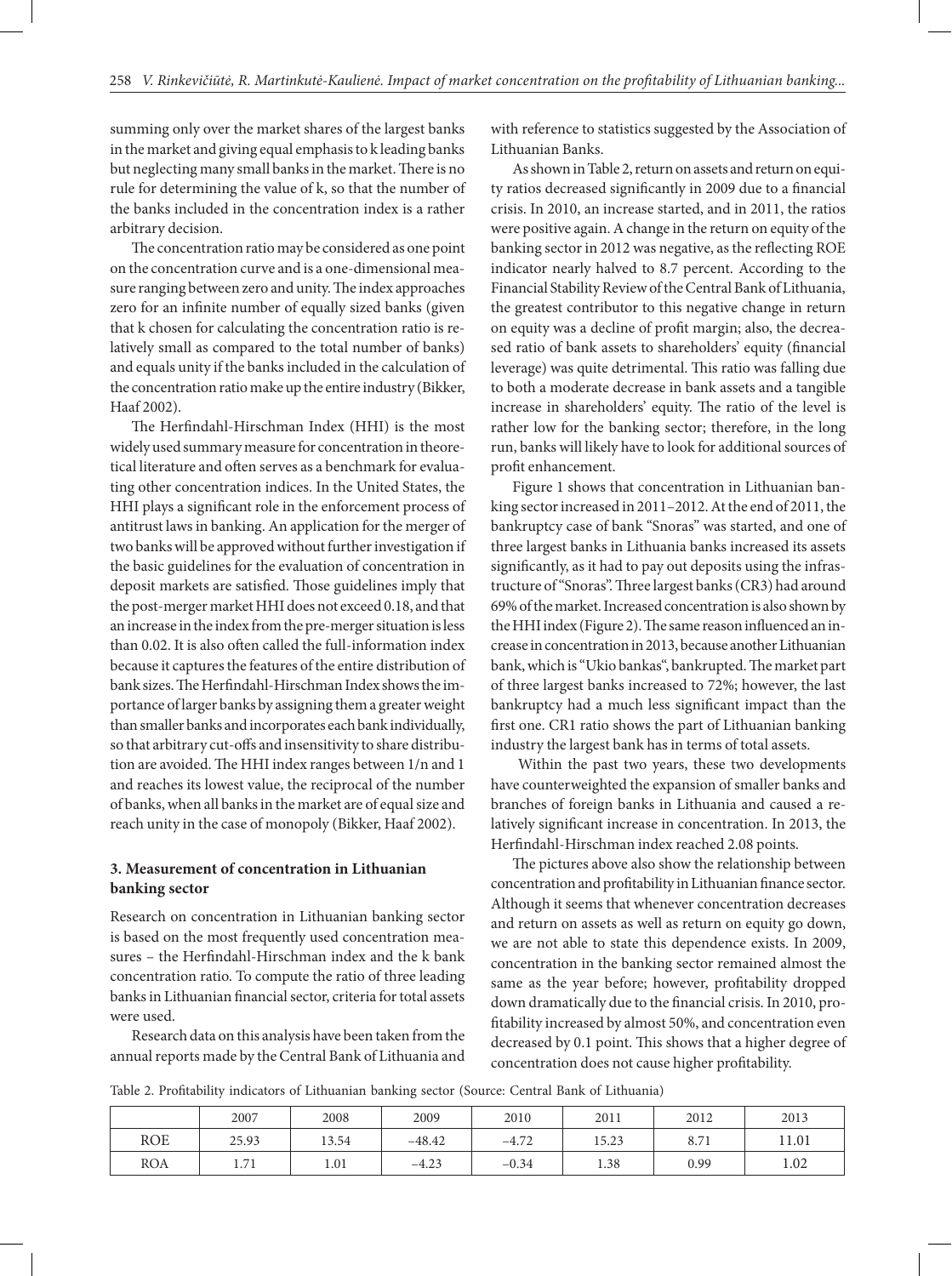

Fig. 1. Profitability and concentration ratio (Source: created by the authors)



Fig. 2. Profitability and the Herfindahl-Hirschman Index (Source: created by the authors)

#### **Conclusions**

According to analysed literature, the ratios of return on assets (ROA) and return on equity (ROE) are used as a measure for profitability in the banking sector for several reasons. First of all, ratios control the size of financial information. Therefore, the current ratios of different firms can be compared even if the current assets or liabilities of the firms are not comparable. The second reason is ratios control over industry factors. Industries often have unique characteristics that are seen if the financial ratios of the firms are compared in the context of specific industry. In order to estimate the existence or nonexistence of the relationship between profitability and market concentration, these variables have to be quantified. ROE and ROA have been used as the indicators of profitability while the above mentioned ratios of concentration in Lithuanian banking sector has been measured on the basis of total assets.

Concentration in banking industry means the concentration of funds in a small number of large and major banks. The concentration of bank capital leads to competition in banking industry where large banks have a decisive advantage over smaller ones. The most common concentration ratios are the k bank concentration ratio and the Herfindahl-Hirschman Index that captures the features of the entire distribution of bank sizes.

In 2007–2013, the performance of banks in Lithuania was not stable. Although in 2007 efficiency results were very high (ROE reached more than 25%, ROA – around 1.7%), the financial crisis caused a significant decrease in these results in 2009 (ROE – less than –48%). In 2011– 2013, profitability ratios increased slightly and showed the recovery of economy. In 2013, the Herfindahl-Hirschman Index as well as the CR3 ratio showing the part of industry lead by three largest banks in terms of total assets was the highest. However, the CR1 ratio was of the highest value in 2010.

After comparing measures for profitability and concentration in Lithuanian banking system, a conclusion that concentration does not have a significant impact on profitability has been reached considering the fact that fluctuations in